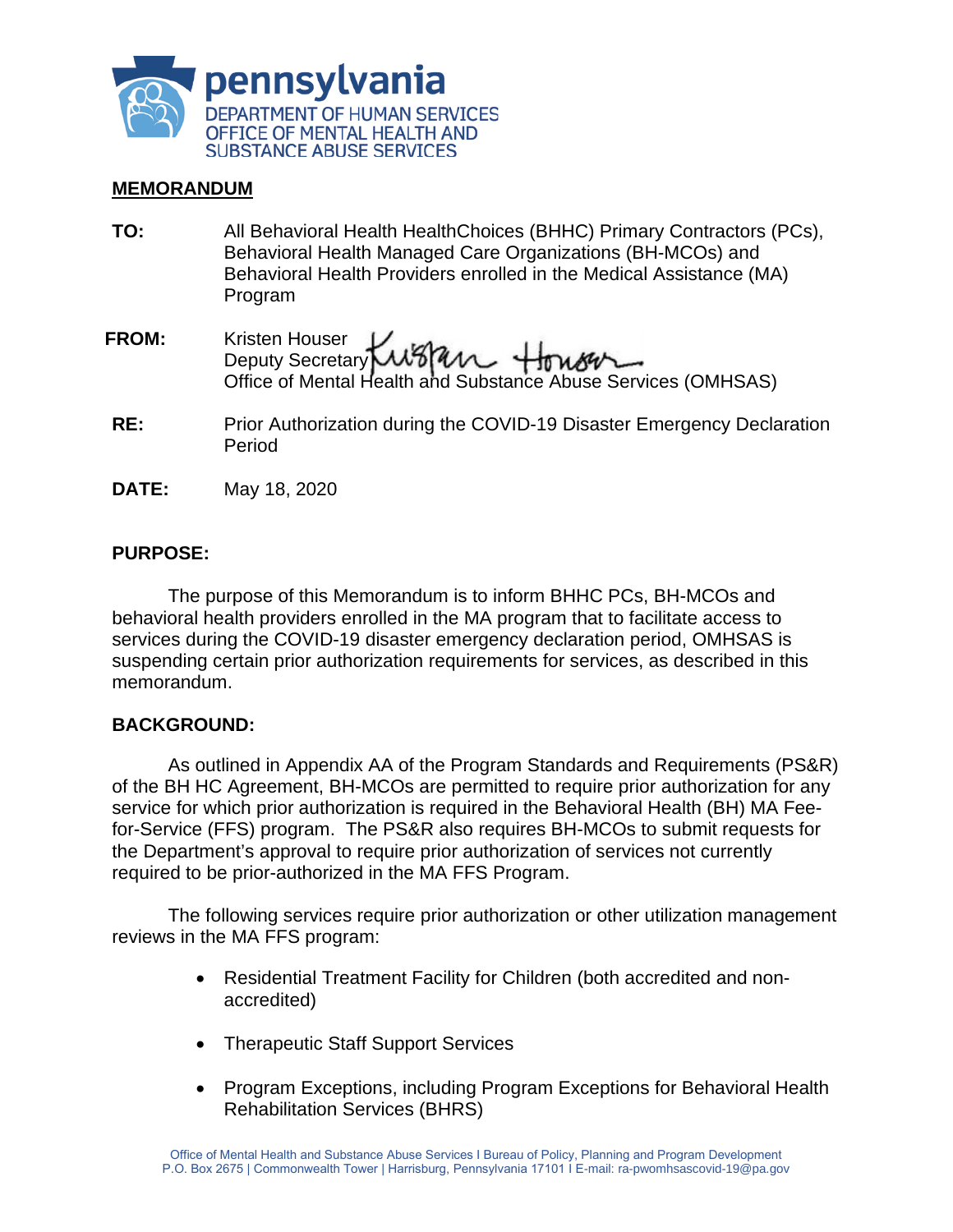

- Certain Intensive Behavioral Health Services (IBHS) (Behavioral Health Technician Services, Behavioral Health Technician Services – ABA, Assistant Behavior Consultation – ABA, and Group Services)
- Psychiatric Inpatient Services (concurrent and retrospective reviews)
- Drug and Alcohol American Society of Addition Medicine (ASAM) Level 4 Services (concurrent and retrospective reviews)

There will not be any changes to the prior authorization requirements in the FFS program.

# **PRIOR AUTHORIZATION DURING THE COVID 19 DISASTER EMERGENCY DECLARATION PERIOD:**

It is critical that administrative and other processes be reordered to facilitate access for individuals in need of behavioral health services during this unprecedented time. Prior authorization has been identified as a high priority area for relief at both the federal and state levels. In addition, during this time of emergency and uncertainty, it is important to have consistency across the FFS and managed care delivery systems.

The following guidance applies to in-network and out-of-network services for the BH-MCOs.

For dates of service on or after the release of this guidance, OMHSAS is suspending its previous approval of BH-MCO requests to prior authorize services not prior authorized in the MA FFS program. BH-MCOs may, however, choose to continue to prior authorize services currently requiring prior authorization in the MA FFS program.

During the period that prior authorization is suspended, as specified below, BH-MCOs may apply post admission registration, notification and concurrent review practices for the purposes of supporting the provider in evaluating the ongoing medical necessity of care being provided and in coordinating care across the continuum of behavioral health services, including discharge planning. In addition, all services for which prior authorization has been suspended through this guidance will be subject to retrospective review for medical necessity by the BH-MCO and the Bureau of Program Integrity in the Department of Human Services.

If a provider submits a prior authorization request for a service that does not require prior authorization during the COVID-19 disaster emergency declaration period, the BH-MCO must review the request and issue a decision.